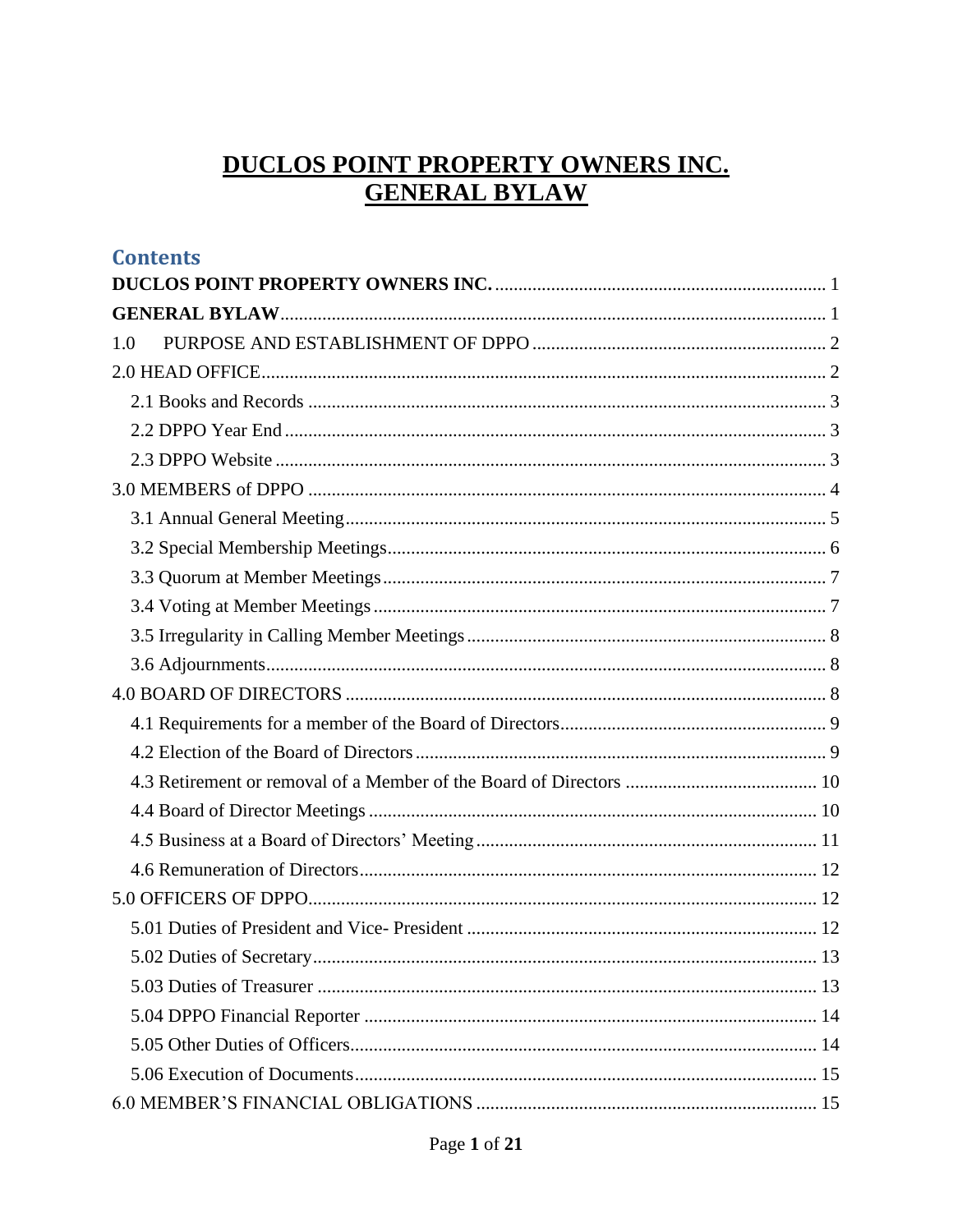| NOTICE OF INTENTION TO STAND AS A DIRECTOR OF THE DPPO  21 |  |
|------------------------------------------------------------|--|

## <span id="page-1-0"></span>**1.0 PURPOSE AND ESTABLISHMENT OF DPPO**

- i. "Duclos Point" is hereby defined as the lands set out on Plans 192, 311, 351, and 429 in the Registry Office for the Registry Division of the Regional Municipality of York.
- ii. Duclos Point Property Owners Inc. ("DPPO") is a without share capital, non-profit corporation.
- iii. The membership of DPPO consists of the property owners on Duclos Point who have made, and are current with, their Membership Financial Obligations described herein ("Members of DPPO").
- iv. The rationale and purpose of DPPO is to carry out the improvement, maintenance and protection of Duclos Point owned property and equipment, including the Duclos Point Park, to ensure the continued use and enjoyment for the benefit of the current and future Members of DPPO.

## <span id="page-1-1"></span>**2.0 HEAD OFFICE**

i. The registered Head Office of DPPO shall be in the Township of Georgina, in the Regional Municipality of York, in the Province of Ontario.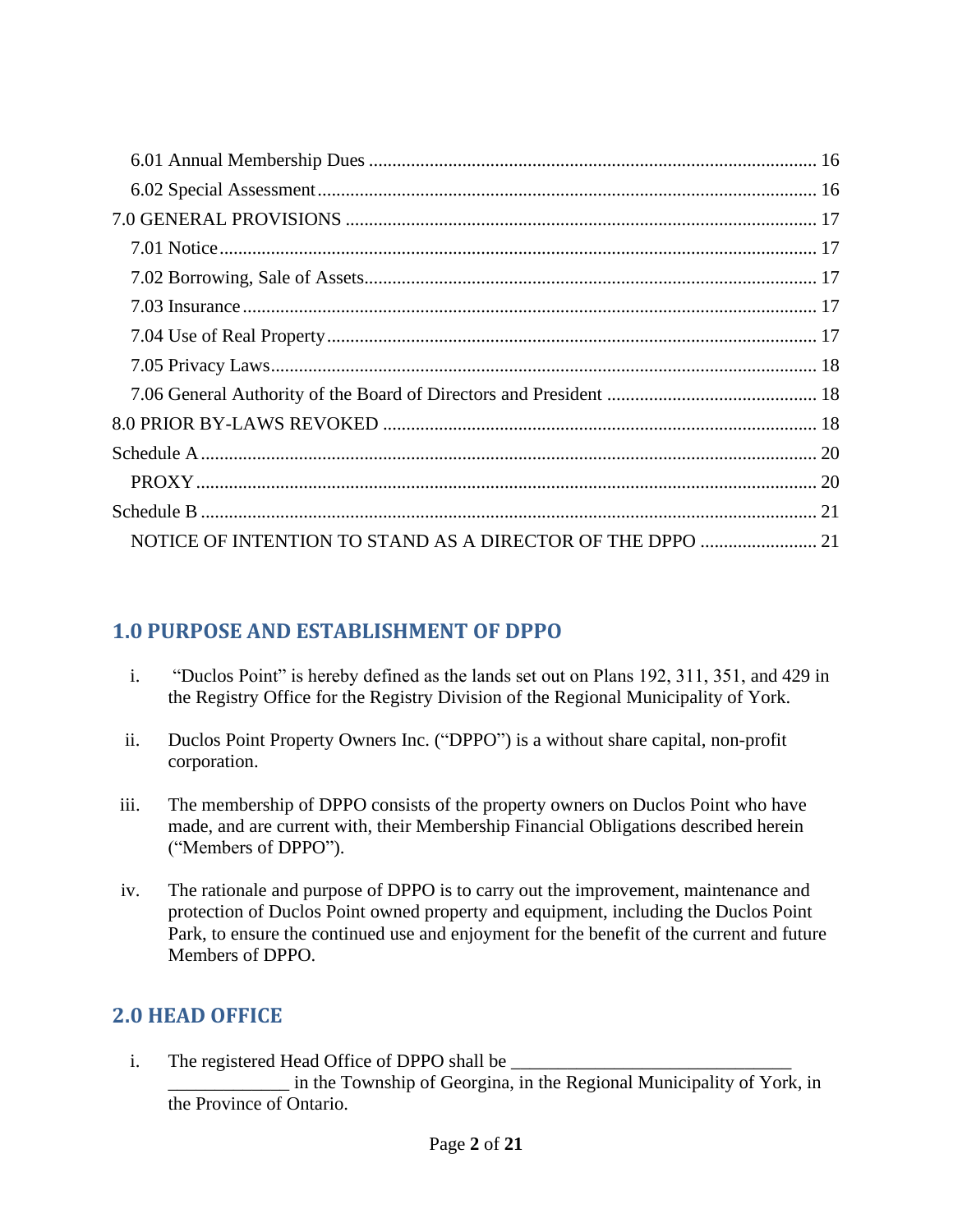- ii. For the purpose of the effective service in accordance with law on DPPO of any legal documents, such service shall be validly made if mailed by registered mail to the attention of the President of the DPPO at DPPO's service address set out in DPPO's Website in effect at the time of service. Such service will be deemed to be effected on the 7th day after mailing.
- iii. The mailing address of DPPO shall be at such post office box at Sutton West, Ontario or Pefferlaw, Ontario as the Board of Directors shall, from time to time determine and set out in DPPO's Website.

#### <span id="page-2-0"></span>**2.1 Books and Records**

- i. The Board of Directors shall ensure that all necessary books and records of DPPO required by this by-law, and any other applicable law, are properly maintained.
- ii. The books and records of DPPO shall be maintained at the location set out in the DPPO Website and may be inspected by any Member on two weeks' notice at a mutually agreed upon time and place. Notwithstanding the above, inspection of the books and records of the DPPO may only be made available to a Member for inspection on weekends between Victoria Day and Thanksgiving Day.
- iii. If copies of the books and records of DPPO, or portions thereof, are requested by a Member, then all reasonable costs associated with copying the records shall be the responsibility of the Member of DPPO requesting such copies and shall pay in advance a reasonable estimate for such costs.

#### <span id="page-2-1"></span>**2.2 DPPO Year End**

i. Unless otherwise resolved by the Board of Directors, the fiscal year end of DPPO shall be the 31st day of March each year.

#### <span id="page-2-2"></span>**2.3 DPPO Website**

- i. The Board of Directors shall maintain a website that sets out information required to be set out by this by-law and publicly available information to the Members of DPPO and the public.
- ii. The current website is DPPO.org.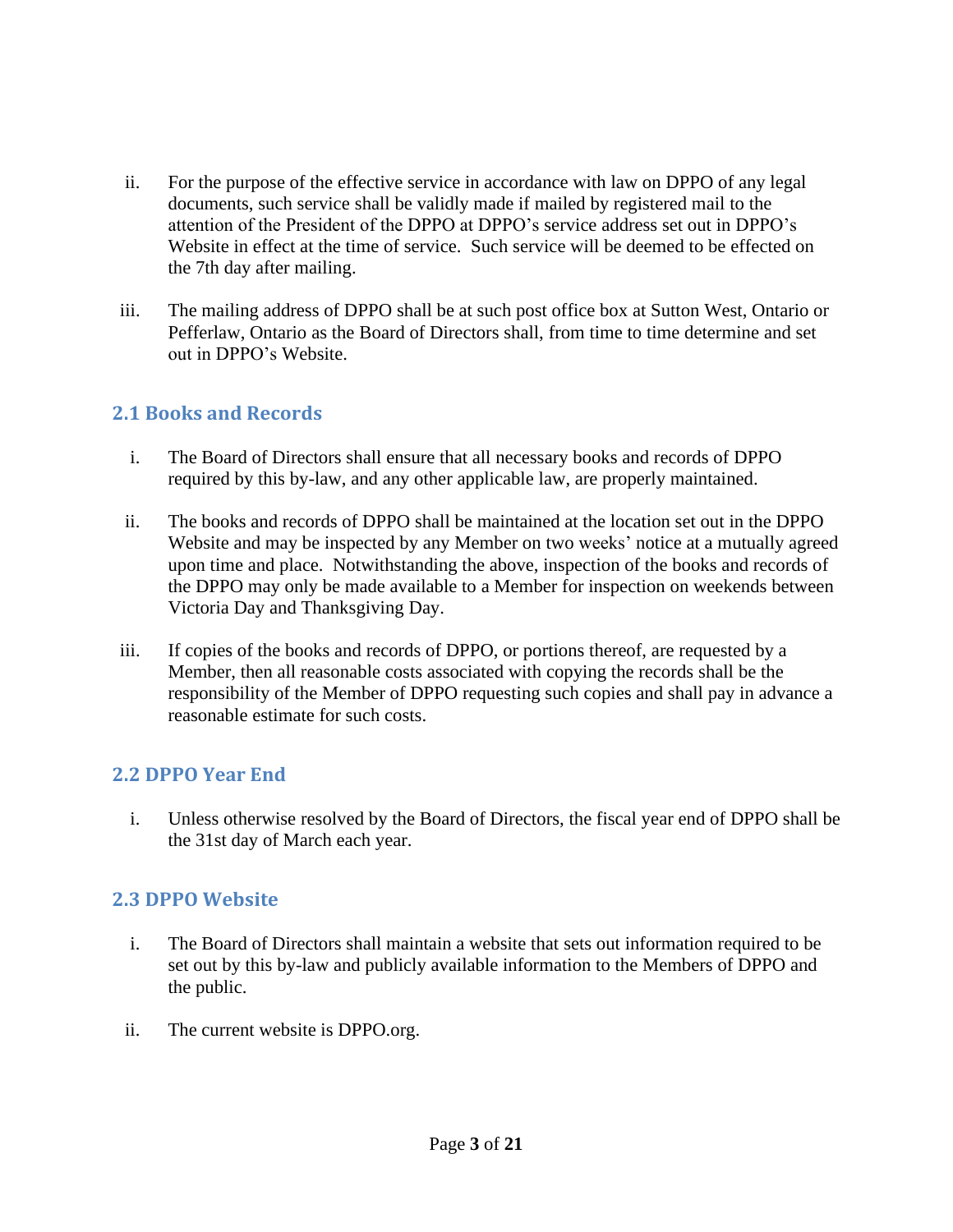#### <span id="page-3-0"></span>**3.0 MEMBERS of DPPO**

- i. A "Member" is hereby defined and shall be, at any point in time, any property owners on Duclos Point (or if the property ownership of the parcel of land in Duclos Point is a corporation(s), partnerships or trust, such corporation(s), partnership or trust shall designate in writing one person to be its Member) who have made and are current with their Membership Financial Obligations.
- ii. A Member in DPPO must be a property owner located on "Duclos Point".
- iii. The Board of Directors may, in its discretion, require a property owner on "Duclos Point" who requests membership in DPPO to provide such proof as may be reasonable and necessary, to establish eligibility for membership in DPPO.
- iv. There may only be one Member for each parcel of land in Duclos Point.
- v. Each Member may, at any membership meeting of DPPO be represented by:
	- a) either one of the registered owner(s) of property on Duclos Point; or
	- b) by an immediate family member of a registered owner of property on Duclos Point who is over the age of 18; or
	- c) if the property ownership of the property on Duclos Point is a corporation(s), partnerships or trust, such corporation(s), partnership or trust shall designate in writing one person to represent the Member at any meeting where the Members have a right to cast a vote. Such written designation shall be delivered to the Secretary in advance of the meeting and shall remain in force for all subsequent meetings until such time as a further written designation is received. In the event of a failure to provide such written designation, the Chairman of any such meeting may refuse to acknowledge that person as a representative of a Member or to vote at such meeting.
- vi. If requested by the Secretary, satisfactory proof from the representative that the Member complies with the above requirements, shall be provided before the representative is entitled to attend or vote at the meeting.
- vii. Owners of multiple contiguous lots or parts of lots on Duclos Point, whether the same have been acquired by separate deeds or conveyances or through operation of law and provided that the parcels of land have been designated as one parcel on the assessment rolls of the Township of Georgina, shall be entitled to only one Member, and shall be required to pay only once for the Member's Financial Obligation.
- viii. Owners of separate non-contiguous parcels of land on Duclos Point shall be entitled to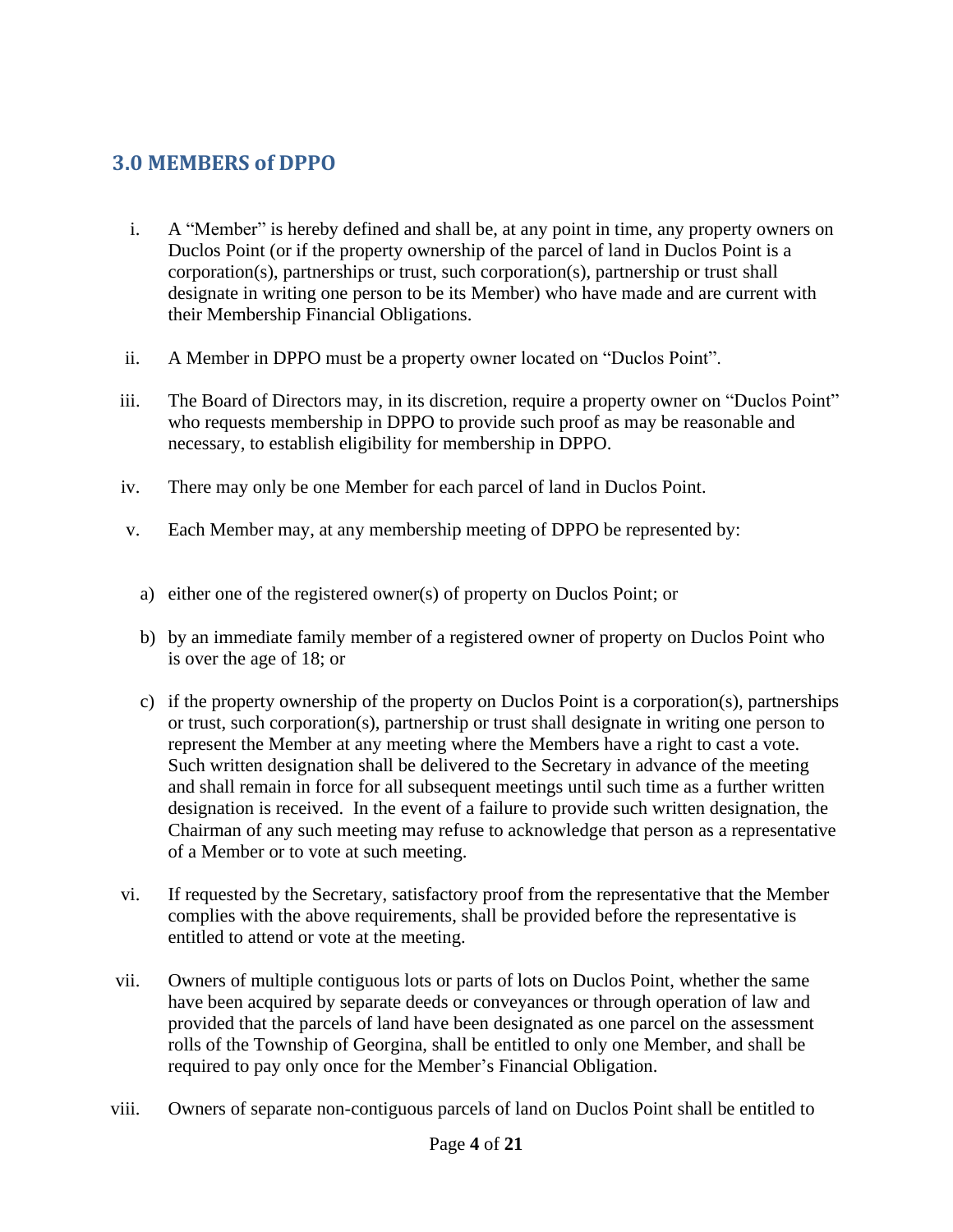separate Memberships in DPPO for each parcel, and shall be required to pay separate Members Financial Obligation for each parcel of land; provided, however, that if a separate non-contiguous parcel of land is a vacant lot, the owner shall be entitled to only one Member and shall pay only one Member's Financial Obligation.

- ix. Each Member shall have only one vote at any meeting where the Members have a right to cast a vote.
- x. A Member may resign as a Member in DPPO in writing submitted to the Board of Directors. In this event, the resigning Member of DPPO is not entitled to a reimbursement, in whole or in part, of any Members Financial Obligation paid to DPPO.

#### <span id="page-4-0"></span>**3.1 Annual General Meeting**

- i. The Board of Directors shall call an Annual General Meeting at least once each year during the period of time from June 1 to August 31 each year. The Annual General Meeting may be adjourned if necessary because of a lack of quorum but shall be held as soon as is practicable, and no later than September  $15<sup>th</sup>$  regardless of whether a quorum of Members of DPPO is present.
- ii. Notice of the Annual General Meeting shall be provided at least 4 weeks prior to the Annual General Meeting:
	- a) be posted on DPPO.org;
	- b) be posted on the DPPO signage on Duclos Point; and
	- c) to the extent possible, be delivered by electronic means to each Member of DPPO who has provided an email address at the time of paying the Members Financial Obligation.

No further notice is required to be posted or delivered to the Members. Any failure to provide notice as set out herein shall not invalidate any business conducted at the Annual General Meeting provided that the Board of Directors acted in good faith and used reasonable efforts to comply with this notice provision.

- iii. The Notice of the Annual General Meeting set out in the DPPO website and delivered by electronic means to each Member shall include the following:
	- a) The date and time of the Annual General Meeting;
	- b) Either a copy of DPPO's financial statement or notice that the current financial statement of DPPO has been uploaded to the DPPO website;
	- c) The location of the Annual General Meeting, which is designated as the Duclos Point Park; and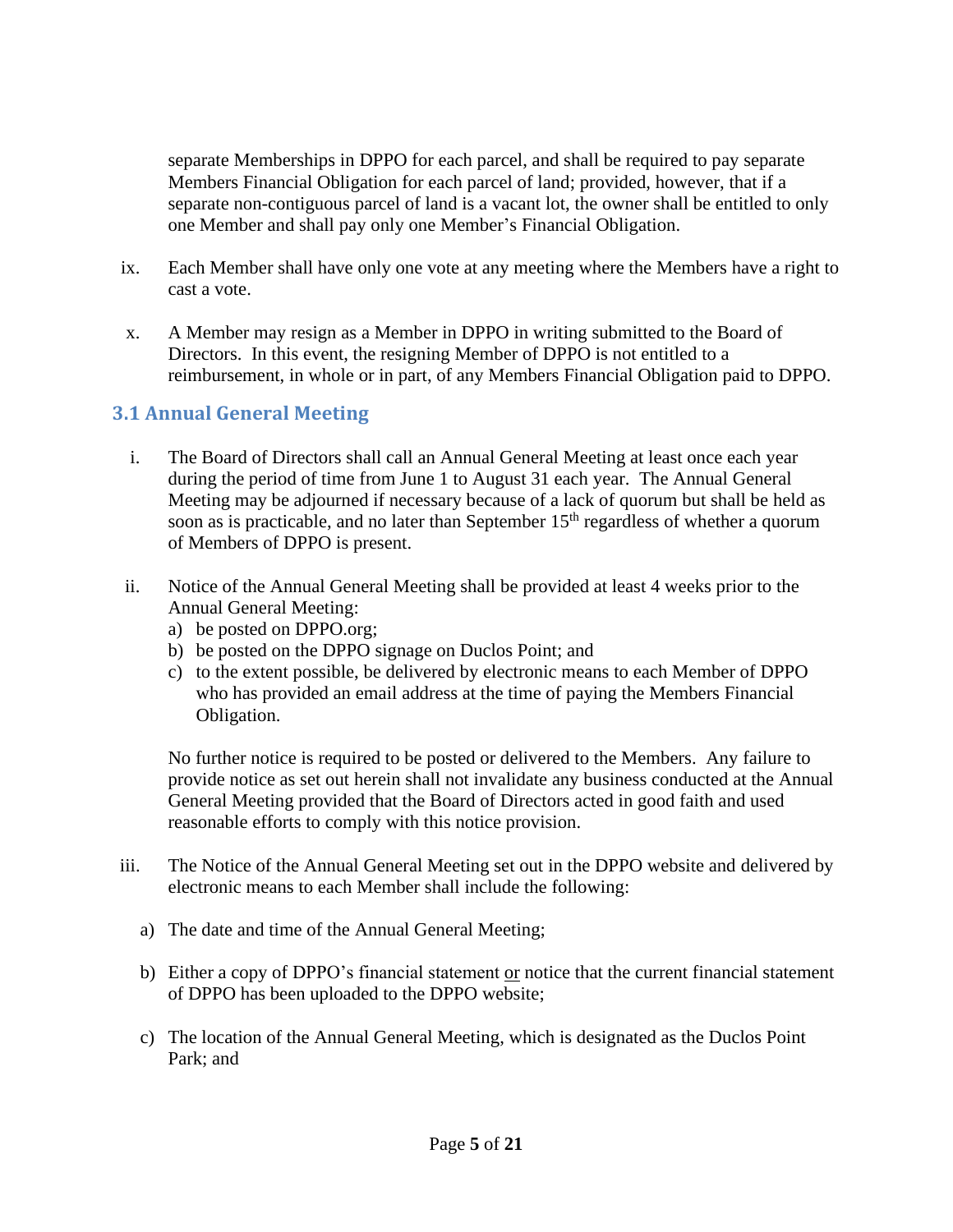- d) Such other business which a majority of the Board of Directors seek to put before the Members for a vote;
- iv. Every Member shall be entitled to attend the Annual General Meeting personally or through a representative in the manner set out above. For greater certainty, each Member in good standing shall have one vote regardless of the number of persons who attend the Annual General Meeting.
- v. At the Annual General Meeting the following business shall be transacted:
	- a) the minutes from the previous year's Annual General Meeting shall be submitted for approval;
	- b) the Board of Directors shall report on the previous year's finances including the prior year's Financial Statements. The Board of Directors shall include any report by the person appointed by the Members to prepare the year's Financial Statements;
	- c) the Members shall appoint a Financial Reporter, as described below, and set a remuneration for fees (exclusive of disbursements and direct expenses) for the preparation of the Financial Statements for the following year by the Financial Reporter;
	- d) the election of any Board of Directors whose terms have expired and to fill any additional vacancies on the Board of Directors;
	- e) any other business which the Board of Directors have included in the Notice of the Annual General Meeting;
	- f) any other business which at least 3 Members of DPPO have requested in writing be put on the agenda of the Annual General Meeting provided that such Members have jointly made a request in writing to the Board of Directors at least 4 weeks before the Annual General Meeting for the matter to be put before the Annual General Meeting; and
	- g) any new business requested by any Member to be considered at the Annual General Meeting, provided that the majority of the Board of Directors present at the Annual General Meeting agreed to permit the new business to be put forward and voted on by the Members.

#### <span id="page-5-0"></span>**3.2 Special Membership Meetings**

i. The Board of Directors may also call a special meeting of the Members as and when they consider necessary to conduct any urgent and necessary business of the DPPO, which the Board of Directors, in their sole discretion, decide should be considered and decided by the Members of DPPO at a Special Membership Meeting rather than wait until the next Annual General Meeting.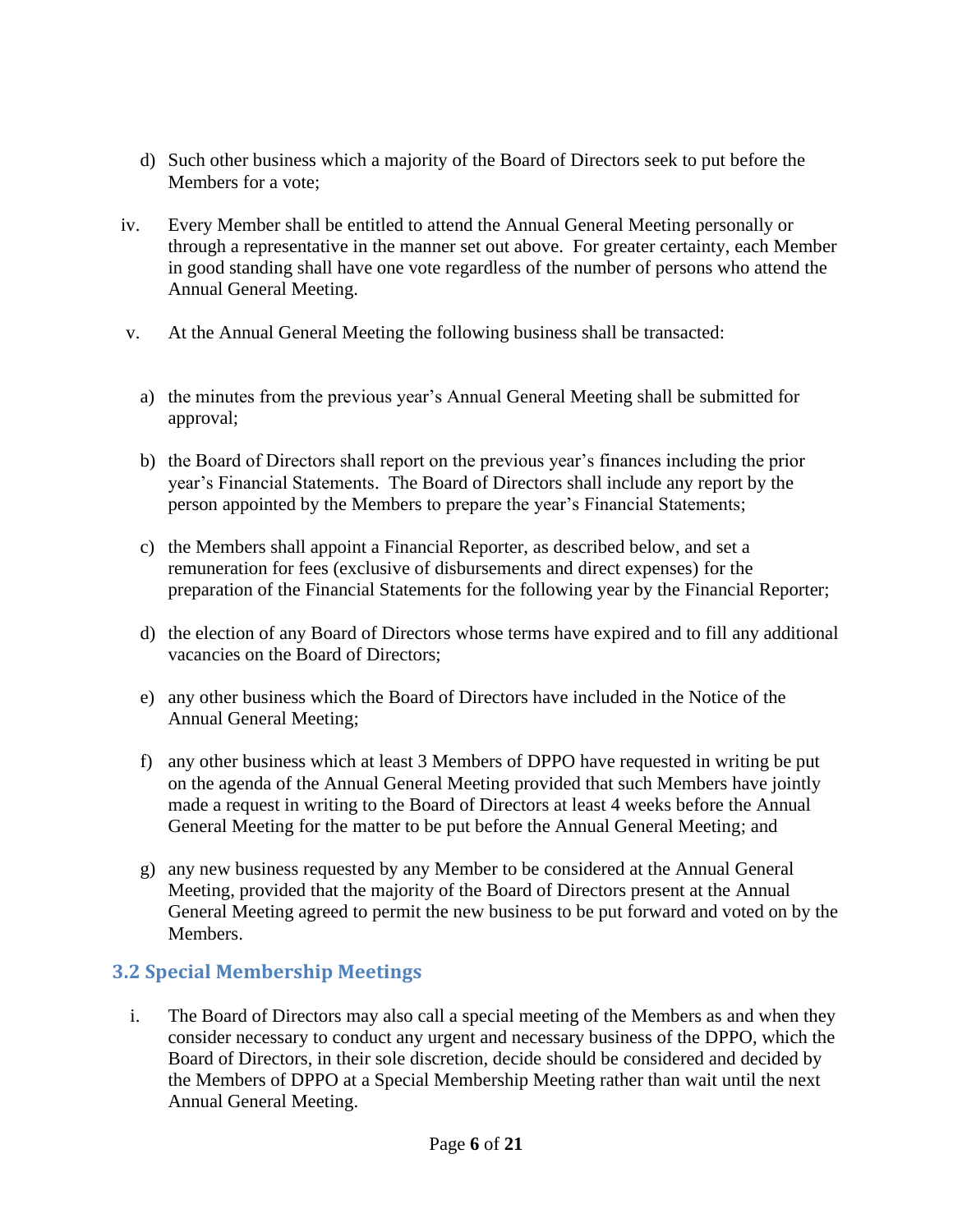ii. Notice of the Special Membership Meeting shall be given in the same manner as the Annual General Meeting but such notice shall specify the specific business which is sought to be considered and decided upon by the Members.

#### <span id="page-6-0"></span>**3.3 Quorum at Member Meetings**

- i. A "Quorum" for the transaction of business at any meeting of Members shall consist of not less than twenty (20) Members of DPPO present in person, by representative or represented by proxy.
- ii. If a Quorum is not present at the Members' meeting, the Chairman shall adjourn the meeting for at least 30 but no more than 60 days, and a further notice of the new date for the Members' Meeting shall be delivered by the Secretary in the same manner as required for the Annual General Meeting. If at the adjourned meeting, a Quorum is not present, the Board of Directors or a majority of them may decide to proceed with the Members' Meeting, provided that at least ten (10) Members are present in person, by representative or by proxy.

#### <span id="page-6-1"></span>**3.4 Voting at Member Meetings**

- i. The "Chairman" at all Members' Meetings shall be the President or such other person as is designated by the Board of Directors.
- ii. All voting at Members' Meetings shall be by a show of hand, unless the Chairman of the meeting decides otherwise. The Chairman's decision that a resolution passed or failed shall be final unless at least 3 Members present at the meeting request a further vote by way of a ballot in writing.
- iii. Any Member may vote at any Members' Meetings by proxy provided that the Member has, prior to the Members' Meeting, delivered to the Secretary a proxy designating a person to vote at the Members' Meeting on their behalf. The form of proxy shall be in the form attached hereto as Schedule A.
- iv. In case of equal votes at any Members' Meeting, whether upon a show of hands or by a ballot in writing, the Chairman shall be entitled to a casting vote.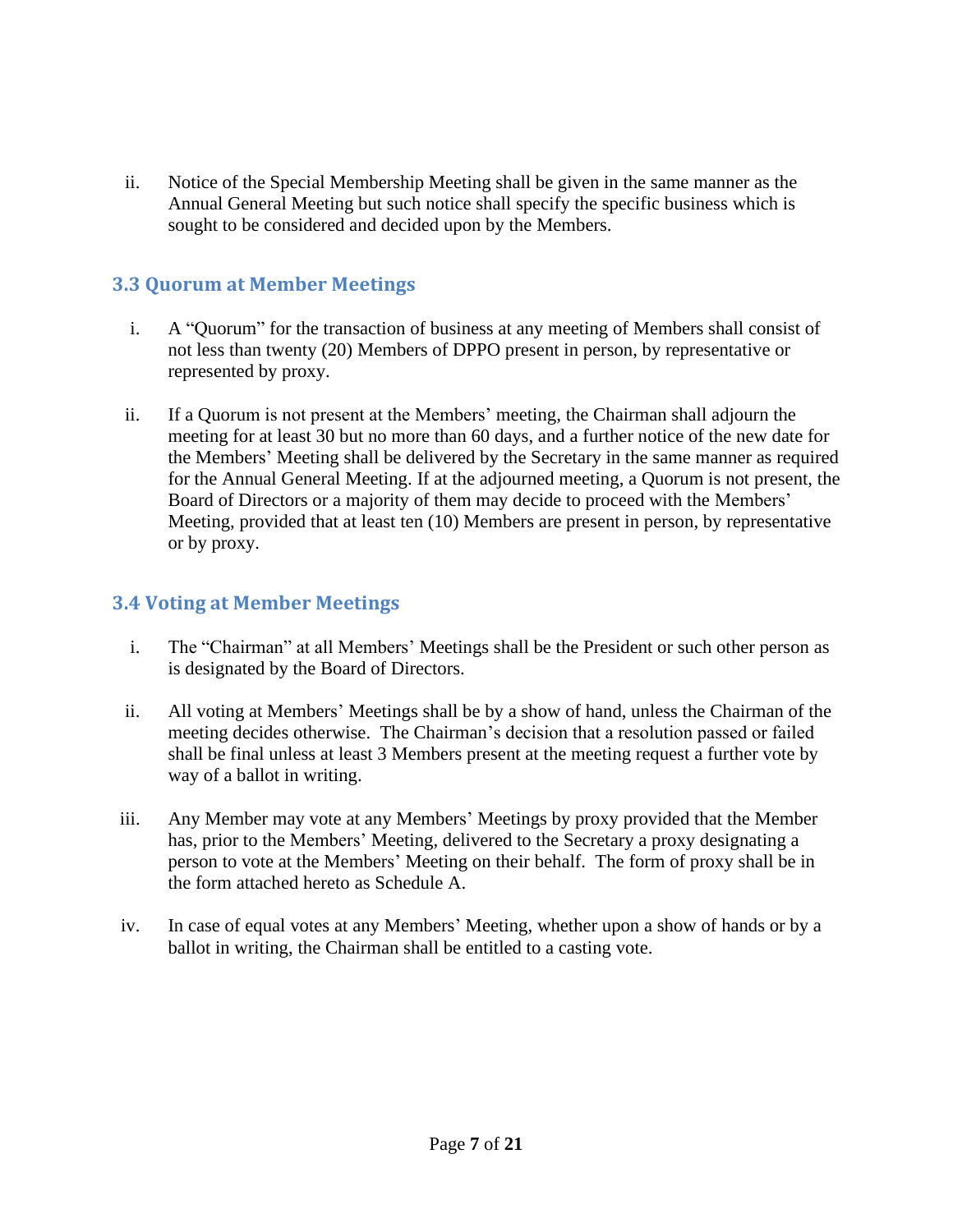## <span id="page-7-0"></span>**3.5 Irregularity in Calling Member Meetings**

- i. The statement of the Secretary or President that notice has been given pursuant to this By-law shall be sufficient and conclusive evidence of the giving of such notice as required under this By-Law.
- ii. No error or omission in giving notice of or in the conduct of any business at any Members' Meeting or any adjourned Members' Meeting shall invalidate such meeting or make void any proceedings taken in good faith.

#### <span id="page-7-1"></span>**3.6 Adjournments**

- i. Any Members' Meeting may be adjourned to any time and from time to time and such business may be transacted at such adjourned meeting as might have been transacted at the original Members' Meeting from which such adjournment took place.
- ii. Provided it is announced at the Members' Meeting, the time and location of the adjourned meeting, no additional notice shall be required for business to be transacted at the adjourned Members' Meeting.

## <span id="page-7-2"></span>**4.0 BOARD OF DIRECTORS**

- i. The affairs of DPPO shall be managed by a Board of Directors.
- ii. There shall be no less than 5 members of the Board of Directors and no more than 7 members of the Board of Directors.
- iii. In the event that there are less than 7 members of the Board of Directors after the election at the Annual General Meeting, then a majority of the validly elected members of the Board of Directors, the Board of Directors may, if so advised, appoint such additional Member(s) to the Board of Directors to fill any vacancies (to bring the total number of Board of Directors up to a maximum of 7 board members). Any such appointment(s) shall continue until the next Annual General Meeting and such appointees shall have all the rights and responsibilities as a Director elected at an Annual General Meeting.
- iv. Be a registered property owner and a paid Member of DPPO or be an adult child of a Member of DPPO, resident of Ontario and so designated by a Member of the DPPO to represent the Member on the Board of Directors.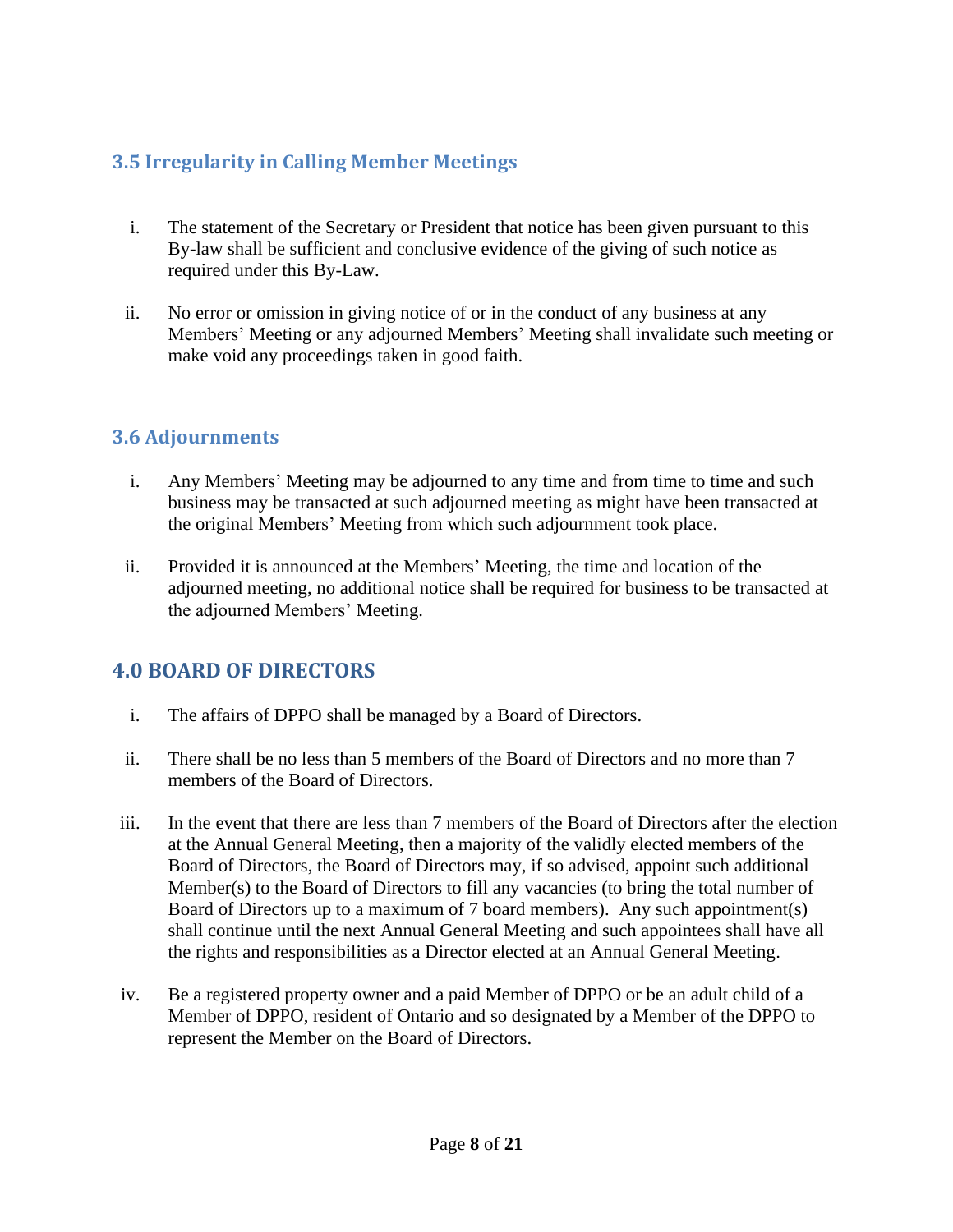#### <span id="page-8-0"></span>**4.1 Requirements for a member of the Board of Directors**

- i. No person shall be elected at an Annual General Meeting to the Board of Directors unless the person is:
	- a) at least 18 years of age; and
	- b) a Member or a current Director whose term has or is expiring at the Annual General Meeting.

## <span id="page-8-1"></span>**4.2 Election of the Board of Directors**

- i. Each Director shall be elected for a period of two (2) years.
- ii. At each Annual General Meeting, the Members shall elect Directors, to fill any vacancies on the Board of Directors.
- iii. In order to ensure continuity in the Board of Directors, where possible, the election of Directors elected at the Annual General Meeting shall alternate by the election of four (4) Directors in one year followed by the election of three (3) Directors in the following year.
- iv. Persons seeking to stand as a candidate at the Annual General Meeting for the position of Director for any upcoming vacancies on the Board of Directors shall provide written notice of their intention to stand for election as Director at the Annual General Meeting. Such notice must be in the form attached hereto as Schedule B and must be provided to the Secretary at least 2 weeks prior to the Annual General Meeting. Any person seeking to stand as a candidate for the position of Director must be present at the Annual General Meeting.
- v. Each candidate for the position of Director may address the Annual General Meeting for not more than 2 minutes or such additional time as set by the Chairman of the meeting.
- vi. The election to the Directors shall be by majority vote of the Members present or by proxy at the Annual General Meeting. Such a vote may be conducted by a show of hands; however, the Chairman of the meeting may call for such voting to be held by way of written ballot. In the event that there are more qualified candidates than the number of vacant seats on the Board of Directors to be filled, the Board of Directors shall call for a vote by ballot in writing. Each Member may cast one vote for each of the number of Director vacancies to be filled (for example, if there are three vacancies, each Member of the DPPO may cast three votes). The Director candidates with the greatest number of total votes for the Director vacancies shall be elected to the vacant positions on the Board of Directors.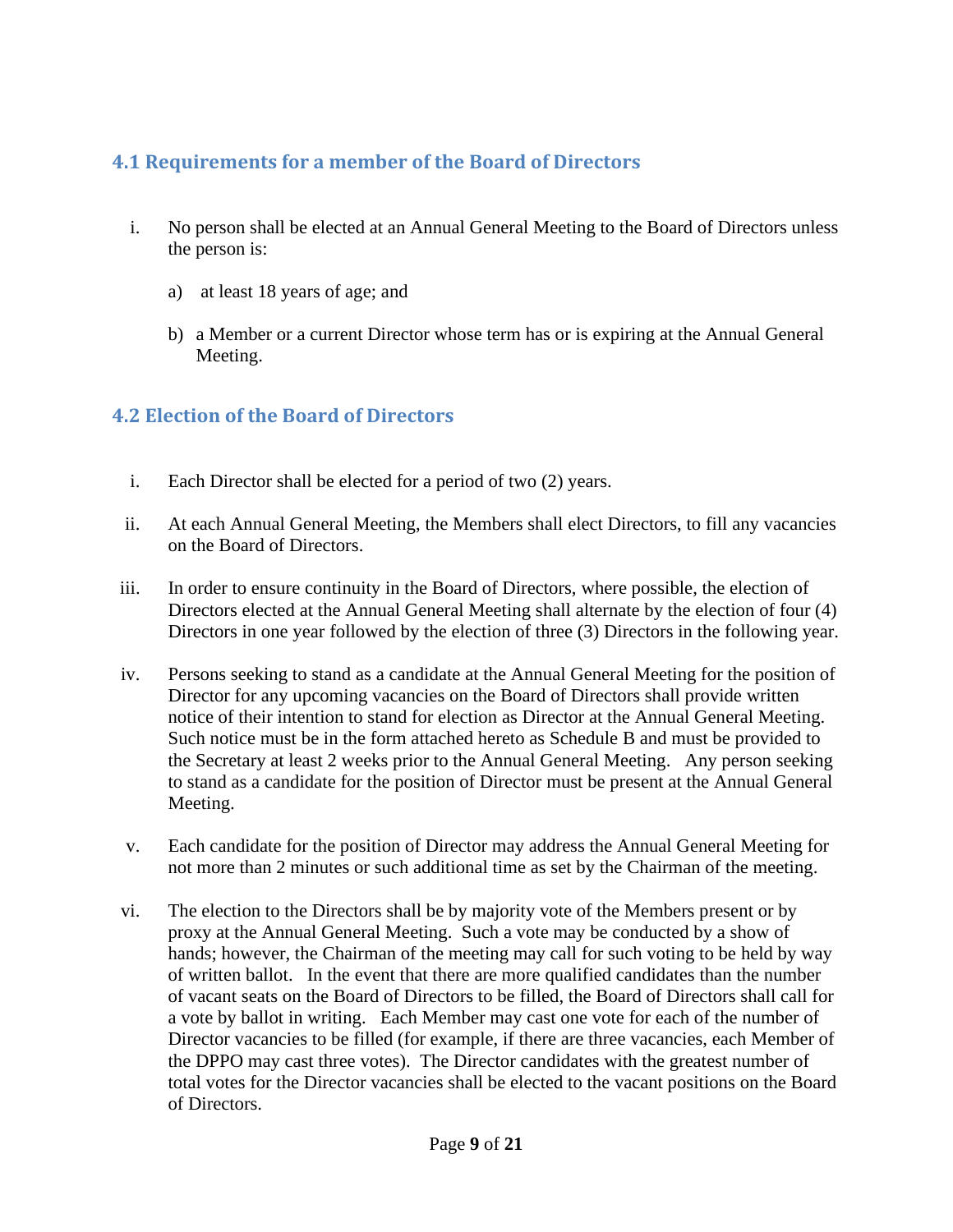## <span id="page-9-0"></span>**4.3 Retirement or removal of a Member of the Board of Directors**

- i. Any Director who voluntarily retires or is removed during his tenure shall be replaced by a new Director who shall be elected at the next Annual General Meeting, and who shall serve for the balance of the Director's retired or removed term.
- ii. The Members may remove a Director, by resolution passed by at least two-thirds of the votes cast at the Annual General Meeting or a Special Membership Meeting called for the purpose of removing the Director.
- iii. Any vacancy on the Board of Directors may be filled by appointment by a majority of the remaining the Board of Directors until the next Annual General Meeting.

## <span id="page-9-1"></span>**4.4 Board of Director Meetings**

- i. A majority of the Directors shall form a quorum for the transaction of DPPO business.
- ii. Except as otherwise required by law, the Board of Directors may hold its meetings at any place within Ontario as it may from time to time determine. The Board of Directors may hold Board of Director meetings where one or more Directors participate by telephone conference call or by way of internet connection, in which case, such Directors will for all purposes be in attendance for the purpose of transacting DPPO business at the Board of Directors' Meeting.
- iii. No formal notice of any Board of Directors' meeting shall be necessary if all the Directors are present, or if those absent have signified their consent to the Board of Directors' meeting being held in their absence.
- iv. If necessary, the Board of Directors' meetings may be formally called by the President or the Vice-President or by the Secretary on the direction of the President or on the direction in writing of any two Directors.
- v. Notice of such Board of Directors' meeting shall be delivered by telephone or electronic means or faxed to each Director not less than three (3) days before the meeting is to take place. The Board of Directors may appoint a day or days in any month or months for regular meetings at an appointed hour, in which case no further notice is required.
- vi. The statement of the Secretary or President that notice has been given pursuant to this By-law shall be sufficient and conclusive evidence of the giving of such notice to permit the Board of Directors' meeting to proceed.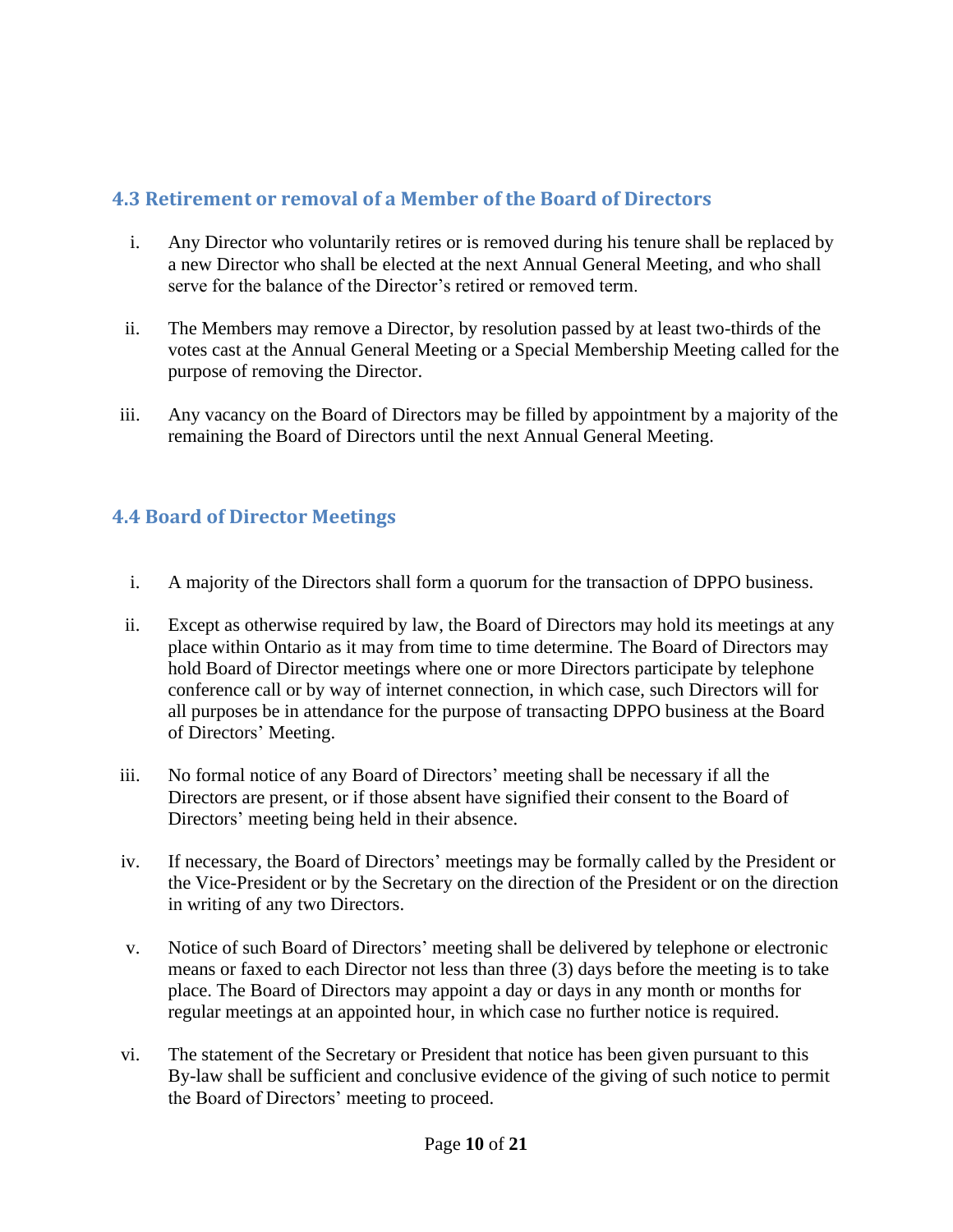- vii. A Board of Directors' meeting may also be held, without any further notice, immediately following the Annual General Meeting. In any event, a Board of Directors meeting must be called within 45 days of the Annual General Meeting.
- viii. The Board of Directors may adjourn any meeting or any item to be discussed or decided at any meeting as a majority of them see fit.
- ix. No errors or omissions in giving such notice for a meeting of Directors shall invalidate such meeting or invalidate or make void any proceedings taken or had at such meeting.

## <span id="page-10-0"></span>**4.5 Business at a Board of Directors' Meeting**

- i. The Board of Directors shall exercise their rights and responsibilities to further the Purpose and Establishment of the DPPO set out in Section 1 herein.
- ii. The Board of Directors of DPPO shall, in furtherance of the Purpose and Establishment of the DPPO:
	- a) administer the affairs of DPPO in all things including setting a budget from time to time and ensuring, to the extent reasonably possible, that expenditures are consistent with the current budget;
	- b) establish a Reserve Fund for the DPPO and review and revise such Reserve Fund as may be reasonably required;
	- c) on behalf of DPPO, enter into any kind of contract(s), agreement(s) or incur such legal obligation(s) which DPPO may lawfully enter into; and
	- d) exercise all such other powers and perform all such other acts and things as DPPO is authorized at law to conduct, contract or perform.
- iii. The Board of Directors shall not incur any liability or expenditure exceeding \$10,000.00 unless such liability or expenditure has been first by approved by the Members at an Annual General Meeting or at a Special Membership Meeting called to specifically approve incurring such a liability or expenditure.
- iv. All business transacted at Board of Director Meetings shall be by a simple majority of Directors present. All votes at any such meeting shall be taken by ballot in writing if so demanded by any Director present, but if no demand be made, the vote shall be taken by a show of hands. In case of a tie in voting, the Chairman, in addition to his original vote, shall have a second or casting vote.
- v. A declaration by the Chairman that a resolution has been carried and an entry to that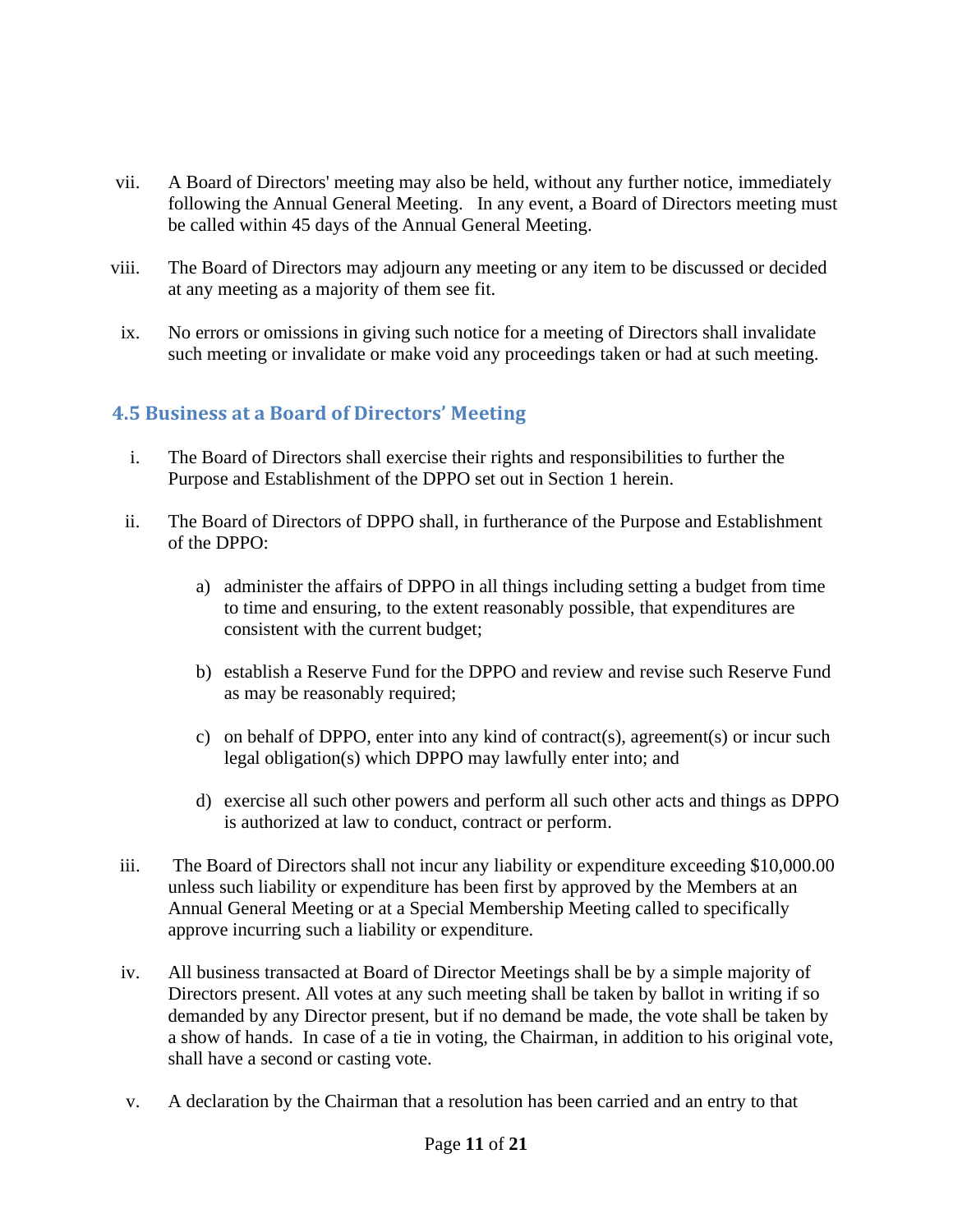effect in the Minutes shall be *prima facie* evidence of the fact.

#### <span id="page-11-0"></span>**4.6 Remuneration of Directors**

- i. The Directors shall receive no remuneration for carrying out their responsibilities as Directors.
- ii. Provided first approved by the Board of Directors, a Director(s) may be reimbursed their reasonable out-of-pocket expenses incurred in respect of the direct performance by them of their duties on the Board of Directors.

## <span id="page-11-1"></span>**5.0 OFFICERS OF DPPO**

- i. There shall be a President, a Vice-President, a Secretary and a Treasurer (or in lieu of a Secretary and Treasurer, a Secretary-Treasurer) and such other officers as the Board of Directors may appoint from time to time. ("Officers of DPPO")
- ii. One person may not hold more than one office except the office of Secretary and Treasurer to be called Secretary-Treasurer.
- iii. The President, Vice-President and a Secretary and a Treasurer (or in lieu of a Secretary and Treasurer, a Secretary-Treasurer) shall be elected by the Board of Directors from among the members of the Board of Directors at the first meeting of the Board of Directors after the Annual General Meeting.
- iv. Other Officers of DPPO may be appointed from time to time by the Board of Directors from the Members.
- v. Unless prior approval by resolution of the Board of Directors, the Officers shall not be paid any remuneration for holding their positions but shall be reimbursed for all reasonable expenses directly incurred in performing their responsibilities as officers.

#### <span id="page-11-2"></span>**5.01 Duties of President and Vice- President**

- i. The President shall, when present, preside as Chairman at all Members' Meetings and of the Board of Directors.
- ii. The President shall also be charged with the general management and supervision of the affairs and operations of DPPO on behalf of the Board of Directors. The President shall be ex-officio a member of all committees.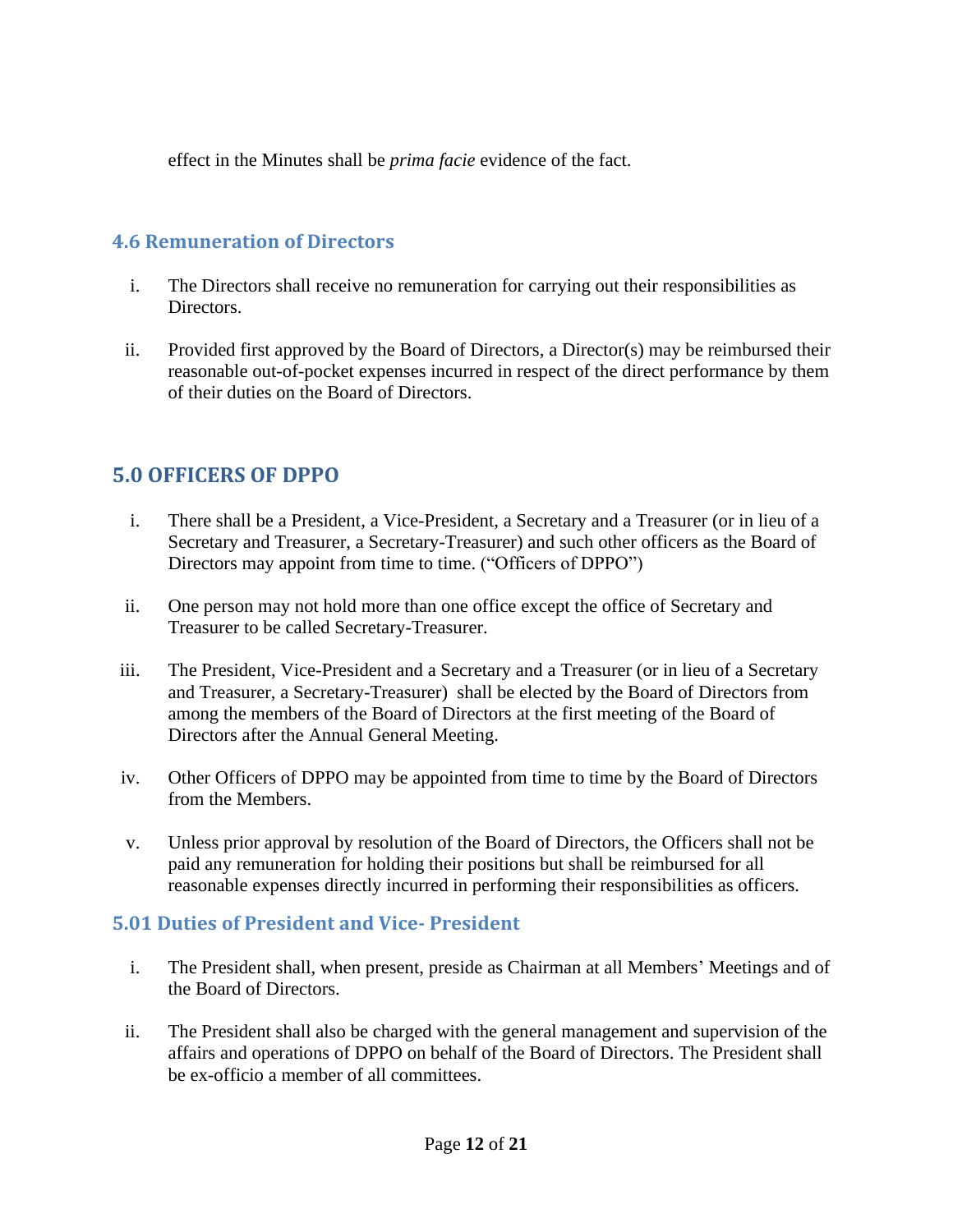iii. During the absence or inability of the President, his duties and powers may be exercised by the Vice- President or such other Director(s) as the Board of Directors may from time to time appoint.

#### <span id="page-12-0"></span>**5.02 Duties of Secretary**

- i. The Secretary's duties and responsibilities include:
	- a. attendance at all meetings of the Board of Directors and record all facts and minutes of all proceedings in the books kept for that purpose;
	- b. giving all notices required to be given to Members and to Directors;
	- c. be the custodian of all books, papers, records, correspondence, contracts and other documents of the DPPO, unless directed to deliver up, by a resolution of the Board of Directors, to such person or persons as may be named in the resolution for a specified purpose and duration;
	- d. Maintenance of an up-to-date list of the Members of DPPO including names, Duclos Point address, email address, and where possible, local and permanent or seasonal telephone numbers of Members;
	- e. To prepare and ensure any filings or reports required under any applicable corporations legislation, Income Tax filings or other filings and reports required by law; and
	- f. Such other duties as may be designated by the Board of Directors.
- ii. The Secretary's duties may be performed by the Secretary's designate approved by the Board of Directors.

#### <span id="page-12-1"></span>**5.03 Duties of Treasurer**

- i. The Treasurer's responsibilities include:
	- a. keep full and accurate accounts of all receipts and disbursements of DPPO in proper books of account;
	- b. shall deposit and record all monies or other valuable effects in the name and to the credit of DPPO in such bank or banks as may from time to time be designated by the Board of Directors. All deposits shall be made in the form they are received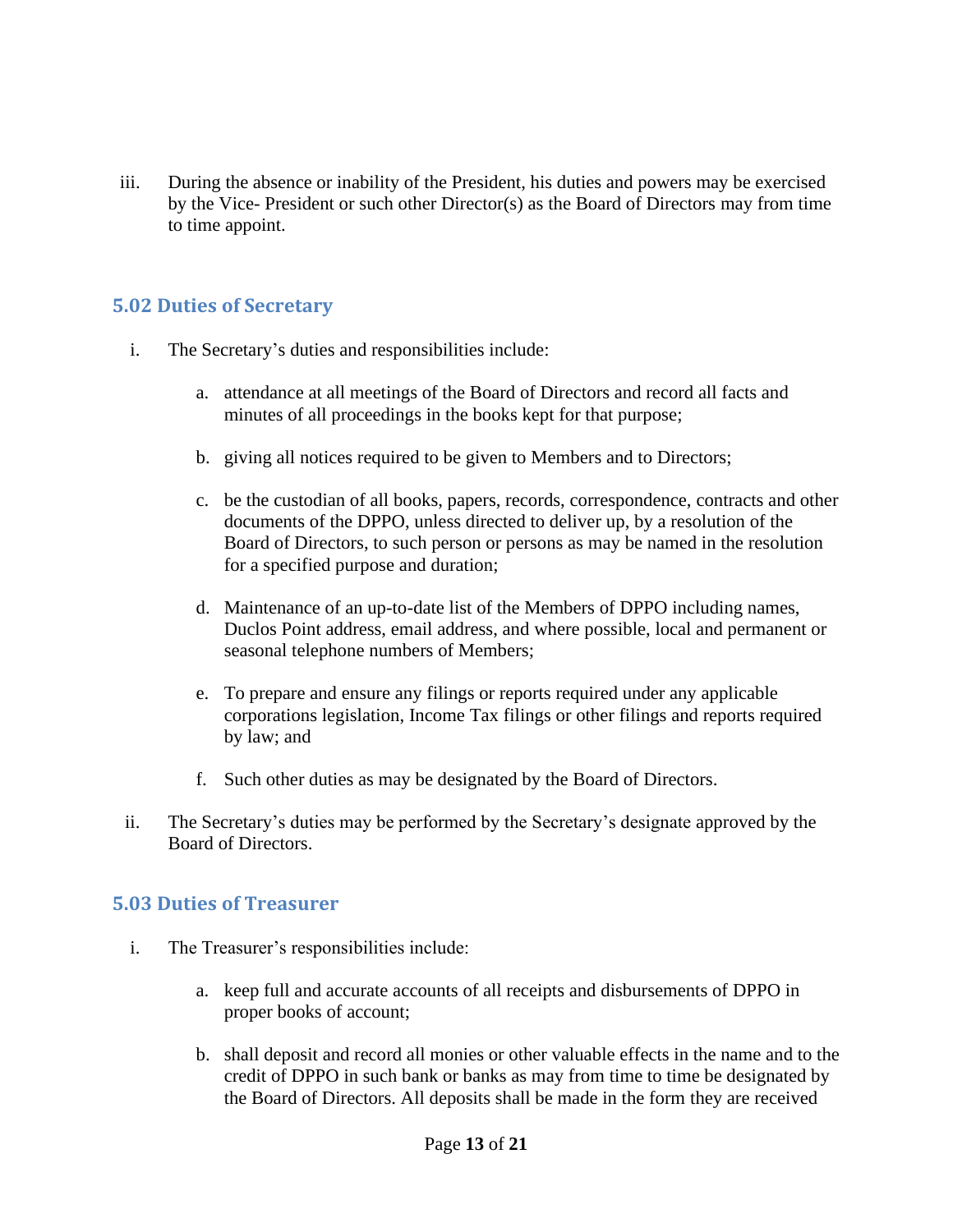by the Treasurer;

- c. disburse the funds of DPPO as directed by the Board of Directors, taking proper vouchers and receipt thereof ;
- d. render to the Board of Directors at the regular meetings thereof or whenever required of him, an account of all transactions as Treasurer, and the current financial position of DPPO;
- e. prepare a Budget for the current annual year for consideration and approval of the Board of Directors and amend the Budget from time to time as may be required and approved by the Board of Directors;
- f. be responsible for recording the Membership Financial Obligations of the Members;
- g. at the Annual General Meeting present the Financial Statement for the past year and Budget for the upcoming year; and
- h. Such other duties as may be designated by the Board of Directors.

#### <span id="page-13-0"></span>**5.04 DPPO Financial Reporter**

- i. The Members, at an Annual General Meeting, shall appoint an accredited accountant or a person suitably qualified and experienced in financial matters, to record and report the financial activities of the DPPO. ("Financial Reporter")
- ii. As soon as practicable after the conclusion of each fiscal year of DPPO, the Treasurer shall prepare the books and accounts for that year, and shall submit them to the Financial Reporter who was appointed at the Annual General Meeting of DPPO.
- iii. The Board of Directors shall set remuneration for the Financial Reporter whose remuneration (exclusive of disbursements reasonably incurred) shall not exceed the fee amount set by the Members of DPPO at the Annual General Meeting.

#### <span id="page-13-1"></span>**5.05 Other Duties of Officers**

i. All other officers of DPPO shall perform such duties as may be prescribed by the Board of Directors.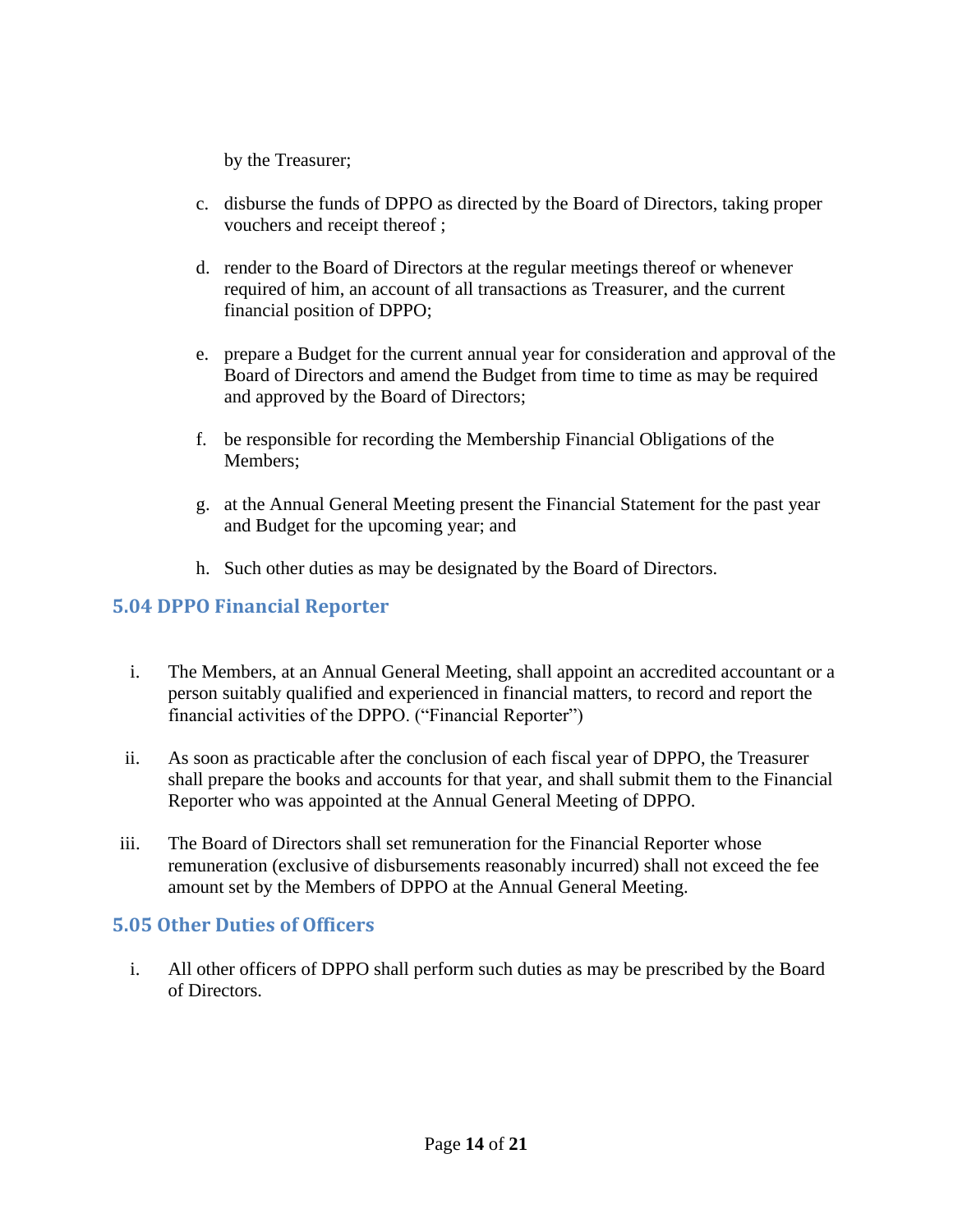#### <span id="page-14-0"></span>**5.06 Execution of Documents**

- i. All legal obligations and documentation of the DPPO must be in writing and shall require two signatures. No corporate seal is required for any DPPO documentation.
- ii. The President and the Secretary (or other officer designate by resolution by the Board of Directors for the purpose) shall be the authorized signatories for all contracts and documents of the DPPO including:
	- a. all deeds, transfers, licenses, contracts and corporate documents of any nature; and
	- b. all cheques, bills of exchange or other orders for the payment of money, notes or other evidence of indebtedness issued in the name of DPPO.

## <span id="page-14-1"></span>**6.0 MEMBER'S FINANCIAL OBLIGATIONS**

- i. "Member's Financial Obligations" shall consist of:
	- a) Annual Membership Dues; and
	- b) Any Special Assessments.
- ii. Owners of multiple contiguous property on Duclos Point or non-contiguous property on Duclos Point shall pay their Member's Financial Obligations in the manner set out above.
- iii. The Board of Directors are authorized to take such steps, as may be permitted by law, to collect unpaid Member's Financial Obligations, and to restrict the use of the Duclos Point Park and other property and assets of DPPO.
- iv. Any owner of property on Duclos Point who sells his property may transfer his Membership in DPPO, free of charge, to the purchaser for the balance of the financial year, provided that the seller's Membership in DPPO is not in default of any Member's Financial Obligation.
- v. Notwithstanding the above, in exceptional circumstances, the Board of Directors may agree to the payment of Member's Financial Obligations in in equal installments over a period of time designated by the Directors.
- vi. In the case of default by a Member, or a former Member or a purchaser from a former Member, the Board of Directors may, in its discretion, and upon payment in full of such sum as the Board, in its discretion, may determine, grant or restore, as the case may be, full Membership in DPPO.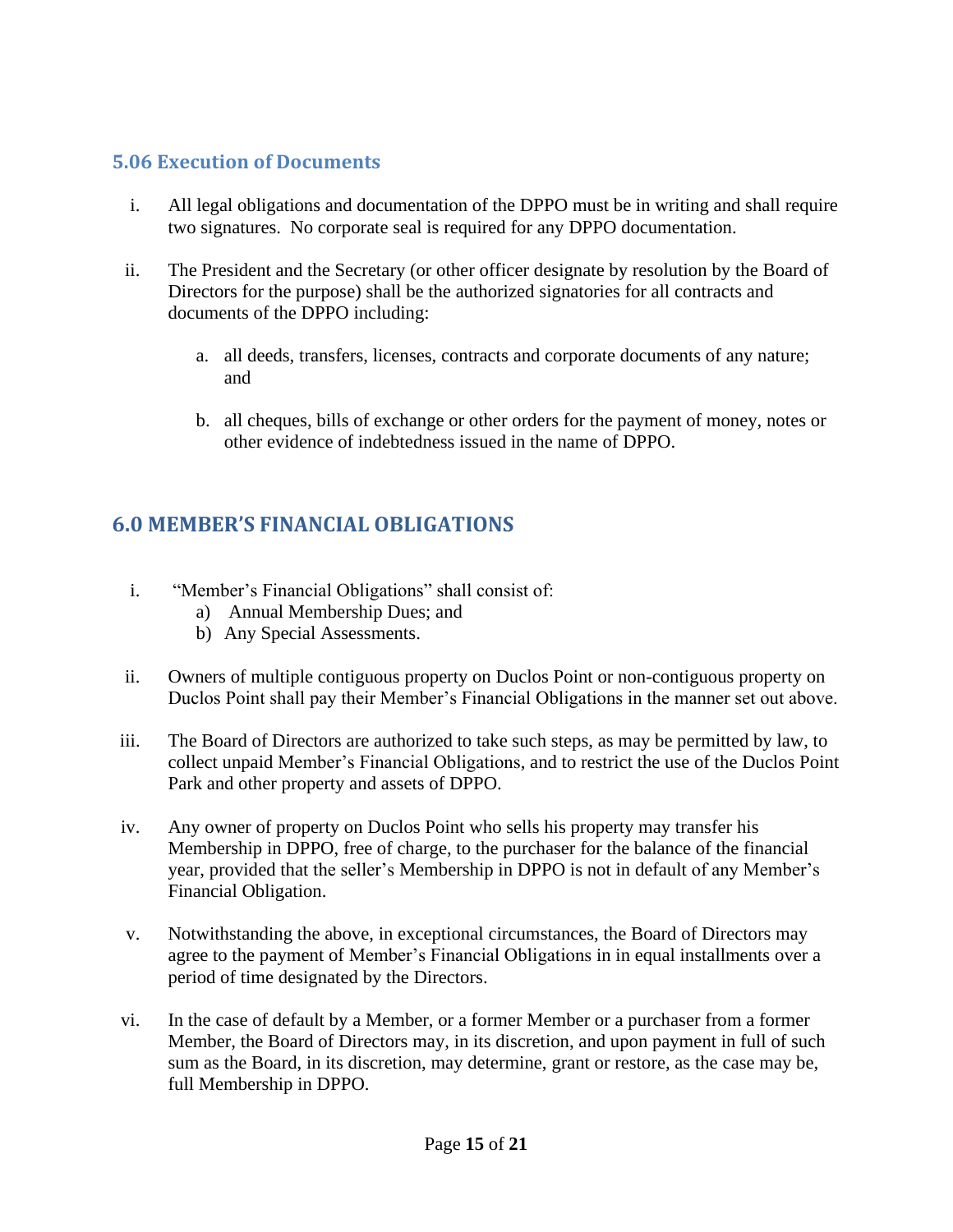#### <span id="page-15-0"></span>**6.01 Annual Membership Dues**

- i. The annual dues of the Members of DPPO shall be fixed by the Board of Directors as soon as practicable after the conclusion of the prior fiscal year on March 31st ("Annual Membership Dues") but not later than the Annual General Meeting.
- ii. The Annual Membership Dues shall be due and payable immediately upon of notification of same, in writing, from the President or Secretary or Treasurer.
- iii. At the Annual General Meeting, the quantum of the Annual Membership Dues as fixed by the Board of Directors shall only be changed if a two- thirds majority of the Members determine and set a new quantum of fees.
- iv. In the event of such a change in the Annual Membership Dues, the President or Secretary shall forthwith notify all Members of the change, and in the case of a reduction in the amount of the Annual Membership Dues, the Treasurer shall mail with such notice, a refund to any Member who has already paid his dues, in an amount equal to the said reduction.
- v. Any Member in default of payment of the Annual Membership Dues within 30 days of their due date ceases to be a Member and may not vote at any Member's Meeting unless the outstanding Annual Membership Dues are paid in full by cash or certified cheque prior to the commencement of the said meeting.

#### <span id="page-15-1"></span>**6.02 Special Assessment**

- i. The Board of Directors, with the approval of ¾ (75%) of the Members of DPPO at an Annual General Meeting or Special Membership Meeting where notice has been given to levy a special assessment to Members, may impose a special assessment of the Members of the DPPO.
- ii. A Special Assessment shall be enforced and liable to the same restrictions as payment of Annual Membership Dues.
- iii. Any Member in default of payment of a Special Assessment within the time prescribed by the Board of Director ceases to be a Member and may not vote at any Member's Meeting unless the outstanding Special Assessment is paid in full by cash or certified cheque prior to the commencement of the said meeting.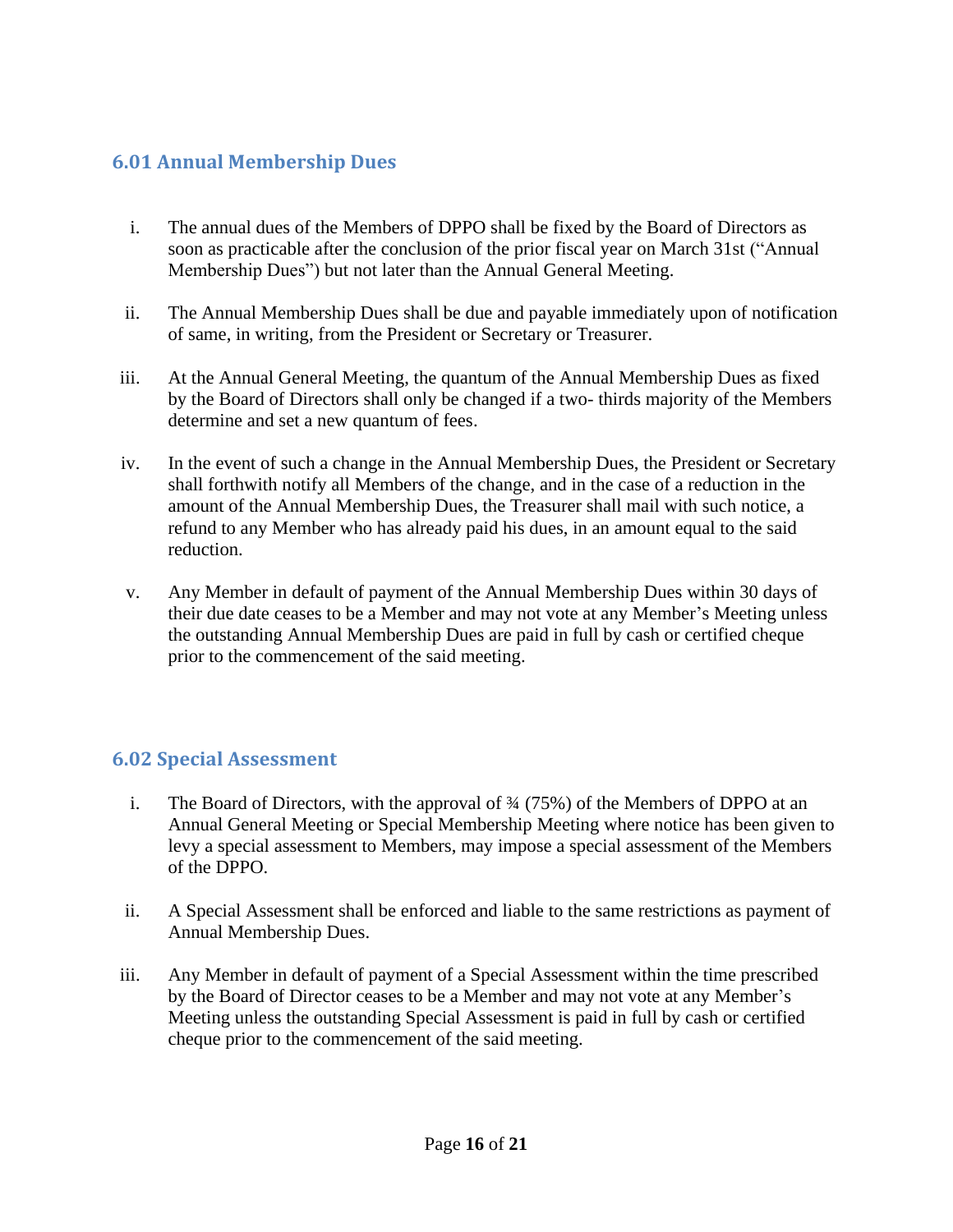## <span id="page-16-0"></span>**7.0 GENERAL PROVISIONS**

## <span id="page-16-1"></span>**7.01 Notice**

- i. Whenever notice is required to be given under this By-Law, such notice may be given, in the same manner as notice may be given for the Annual General Meeting.
- ii. Members are required to provide and maintain with the Secretary their up to date email addresses and their telephone numbers.

#### <span id="page-16-2"></span>**7.02 Borrowing, Sale of Assets**

- i. For the purpose of capital expenditures, no money shall be borrowed on the credit of DPPO nor shall securities of DPPO be issued, sold or pledged, nor shall any of the real or personal property of DPPO be sold, charged, mortgaged, hypothecated or pledged, nor shall any easement be granted, without the approval of a  $\frac{3}{4}$  (75%) of the Members of DPPO present at an Annual General Meeting or a Special Membership Meeting duly called for the purpose of considering same.
- ii. In the event that there is any procedural matter which has not been provided for herein, the President shall have the authority to determine such procedural matter in a manner not inconsistent with any provision(s) of this by law

#### <span id="page-16-3"></span>**7.03 Insurance**

i. The Board of Directors shall consider and determine the need and terms of any insurance for its assets, liabilities, including any director and officer's liability and shall put such insurance into effect. This expense shall be deemed to be a reasonable expense of the DPPO.

#### <span id="page-16-4"></span>**7.04 Use of Real Property**

- i. No Member shall, without the prior written permission of the Board of Directors, use, or permit any person to use, directly or indirectly, any of the real property owned by DPPO, for any purpose contrary to the rules governing the use of DPPO property as established by the Board of Directors and posted on the DPPO website.
- ii. No Member shall give general permission to any person to use, in any manner, any of the real property owned by DPPO, but a Member may give specific permission to a guest, on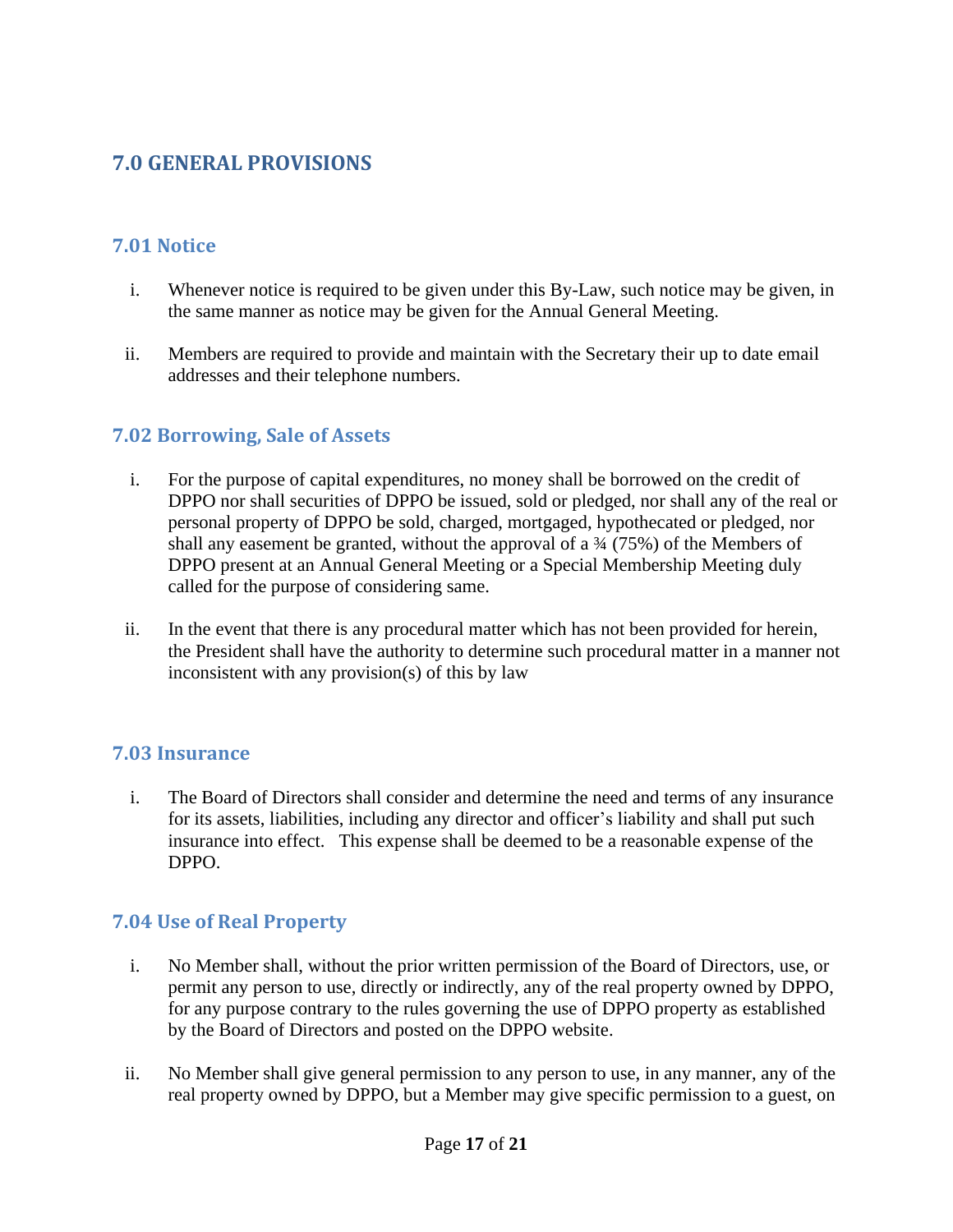a temporary basis only, to make use of the said property, provided that the guest is accompanied by the Member or a member of his immediate family.

- iii. The Board of Directors may enact Rules governing the use, by Members of the real property and assets owned by DPPO. ("Rules of the DPPO")
- iv. A tenant(s) of the property of the Member of the DPPO, who has a valid and bona fide lease for at least 2 months and who has provided a copy to the Board of Directors annually, then the tenant(s) and all specified occupants in the lease may use the real property owned by the DPPO without the need for a Member of the DPPO to accompany them.
- v. A tenant(s) of the property of the Member of the DPPO, who has a valid and bona fide license with the Town of Georgina and who has provided a copy to the Board of Directors, then the tenant(s) and all specified occupants may use the real property owned by the DPPO without the need for a Member of the DPPO to accompany them.

#### <span id="page-17-0"></span>**7.05 Privacy Laws**

i. The Board of Directors and all officers of DPPO shall comply with all privacy legislation applicable to any personal confidential information received from any members.

#### <span id="page-17-1"></span>**7.06 General Authority of the Board of Directors and President**

- i. In the event that there is any substantive matter which has not been provided for herein and requires a decision by the DPPO which cannot await a General Meeting, the Board of Directors shall have the authority to deal with such matter in furtherance of the goals and aims of the DPPO and shall report such matter at the next General Meeting.
- ii. In the event that there is any procedural matter which has not been provided for herein, the President shall have the authority to determine such procedural matter in a manner which is reasonable and fair with regard to the goals and aims of the DPPO provided such procedural matter is not inconsistent with any provision(s) of this by law.

## <span id="page-17-2"></span>**8.0 PRIOR BY-LAWS REVOKED**

- i. All prior by-laws of DPPO are hereby revoked.
- ii. The enacting of new By-Law(s) or amendments to or revocation of any existing By-Law(s) may be enacted, amended or revoked as follows: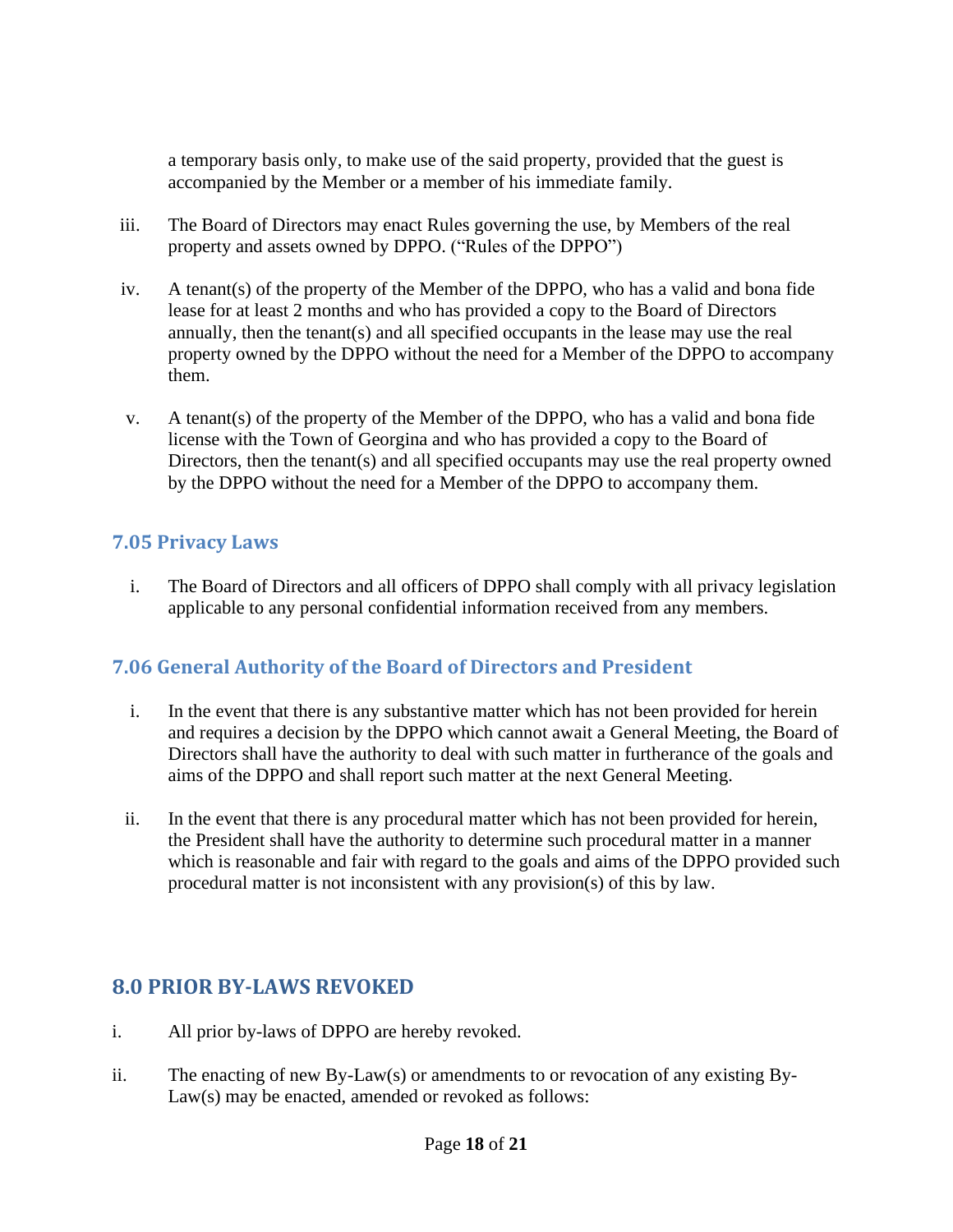- a) The proposed enactment, amendment or revocation of a By-Law(s) shall first be approved by way of a resolution by the majority of the Board of Directors; and
- b) The proposed new By-Law(s), amendment or revocation of an existing By-Law(s) shall be put before and voted on by the Members present at an Annual General Meeting and shall only become in effect and force when so approved by a majority of the Members present at that Annual General Meeting.

Approved by the Members of DPPO at the Annual General Meeting held on the 4<sup>th</sup> day of September, 2021.

President

Linda Wahrer

Secretary **Linda Parsley**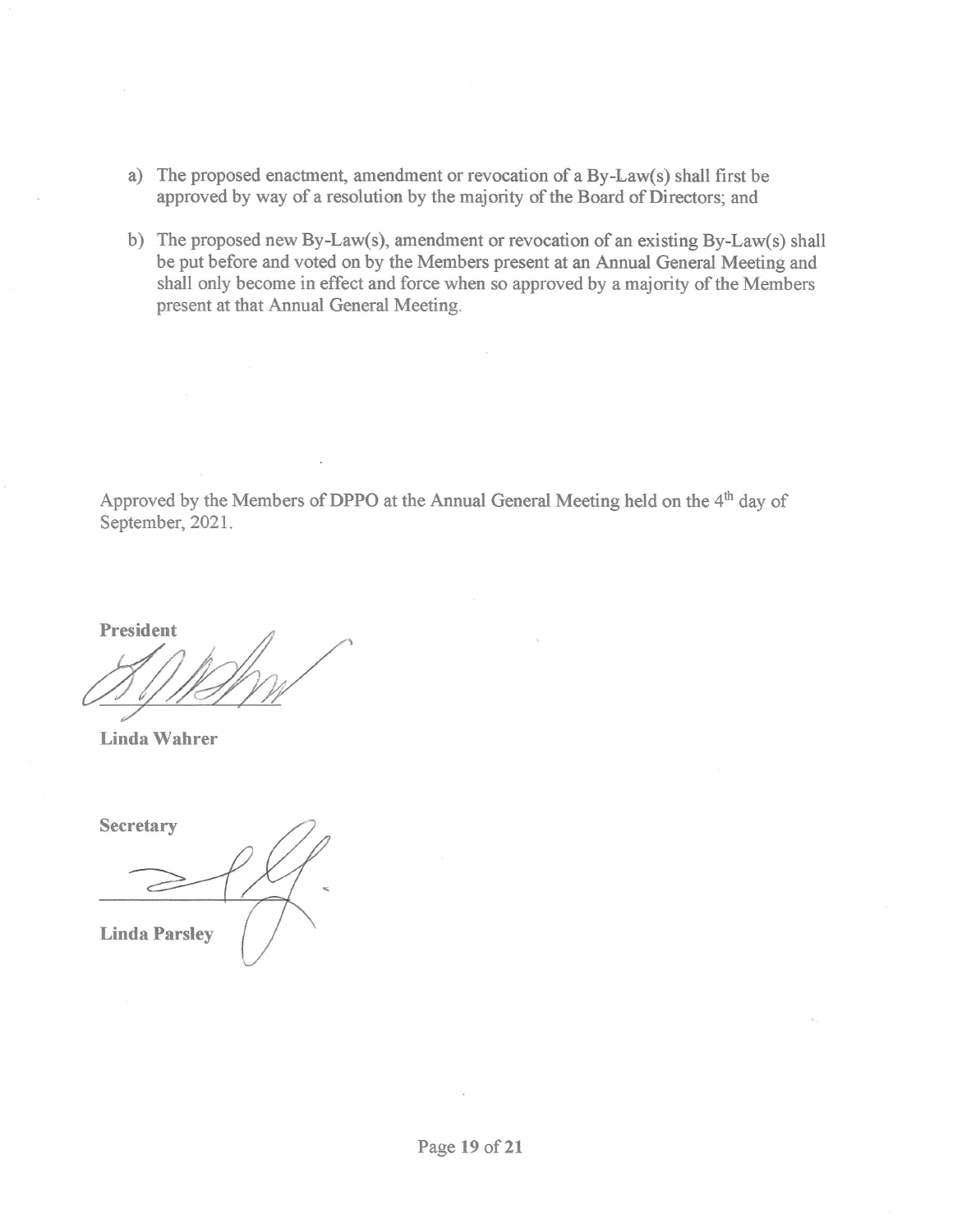# **Schedule A**

#### **PROXY**

<span id="page-19-1"></span><span id="page-19-0"></span>

|                                 | I, (name), being an owner (or corporate/partnership/trust                                 |
|---------------------------------|-------------------------------------------------------------------------------------------|
|                                 |                                                                                           |
|                                 | Member of DPPO under its By-Laws and fully current with all Member Financial Obligations, |
|                                 |                                                                                           |
| meetings and vote on my behalf. |                                                                                           |

This proxy shall continue to be valid and in full force until revoked in writing.

(name of person granting proxy)

\_\_\_\_\_\_\_\_\_\_\_\_\_\_\_\_\_\_\_\_\_\_\_\_\_\_\_\_\_\_\_\_\_\_\_\_\_

Date: